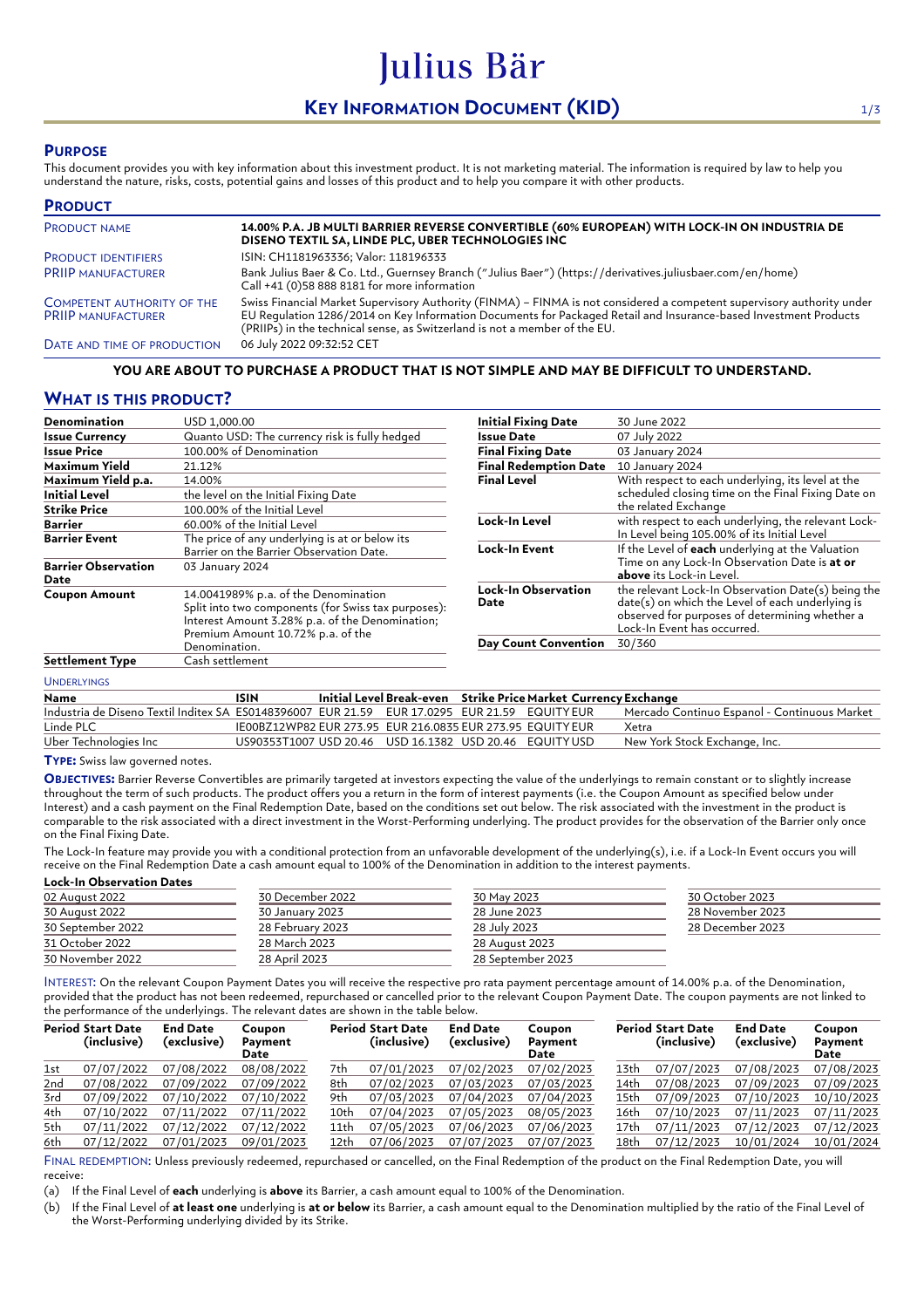The product terms also provide that if certain extraordinary events occur, adjustments may be made to the product and Julius Baer may terminate the product early. These events are specified in the product terms and principally relate to the underlyings, the product and the product manufacturer. Therefore, investors should be prepared to sustain a partial or total loss of their investments.

# **INTENDED RETAIL INVESTOR**

- The product is intended to be offered to retail investors who fulfil all of the criteria below:
- Have sufficient knowledge and experience and a comprehensive understanding of the product, its market and its specific risks, either independently or through professional advice;
- Have the ability to bear a total loss of their investment;
- Have an investment horizon of the recommended holding period specified below;
- Seek income, expect the movement in the underlying to perform in a way that generates a favourable return; • Are willing to accept a level of risk to achieve potential returns that is consistent with the summary risk indicator shown below.

# **WHAT ARE THE RISKS AND WHAT COULD I GET IN RETURN?**

### **RISK INDICATOR**



Lower risk Higher risk

The risk indicator assumes you keep the product until maturity. The actual risk can vary significantly if you cash in at an early stage and you may get back less. You may not be able to sell your product easily or may have to sell at a price that significantly impacts on how much you get back.

The summary risk indicator is a guide to the level of risk of this product compared to other products. It shows how likely it is that the product will lose money because of movements in the markets or because Julius Baer is not able to pay you.

Julius Baer has classified this product as 5 out of 7, which is a medium-high risk class. This rates the potential losses from future performance at a medium-high level, and poor market conditions are very unlikely to impact Julius Baer's capacity to pay you.

**Be aware of currency risk. If the currency of your account is different to that of this product, you will be exposed to currency risk, so the final return you will get depends on the exchange rate between the two currencies. This risk is not considered in the indicator shown above.**

This product does not include any protection from future market performance, so you could lose some or all of your investment.

If Julius Baer is not able to pay you what is owed, you could lose your entire investment.

#### **PERFORMANCE SCENARIOS**

**Market developments in the future cannot be accurately predicted. The scenarios shown are only an indication of some of the possible outcomes based on recent returns. Actual returns could be lower.**

| Investment: USD 10,000    |                                     | 1 Year               | 03 January 2024<br>(Recommended holding period) |
|---------------------------|-------------------------------------|----------------------|-------------------------------------------------|
| <b>Stress scenario</b>    | What you might get back after costs | <b>USD 3,508.31</b>  | <b>USD 4,335.88</b>                             |
|                           | Average return each year            | $-64.92\%$           | -42.89%                                         |
| Unfavorable scenario      | What you might get back after costs | <b>USD 9,363.83</b>  | <b>USD 6,411.73</b>                             |
|                           | Average return each year            | -6.36%               | -25.77%                                         |
| Moderate scenario         | What you might get back after costs | <b>USD 11,597.49</b> | <b>USD 12,311.22</b>                            |
|                           | Average return each year            | 15.97%               | 14.96%                                          |
| <b>Favorable scenario</b> | What you might get back after costs | <b>USD 12,479.34</b> | <b>USD 12,311.22</b>                            |
|                           | Average return each year            | 24.79%               | 14.96%                                          |

This table shows the money you could get back during the lifetime of this product under different scenarios, assuming that you invest USD 10,000. The scenarios shown illustrate how your investment could perform. You can compare them with the scenarios of other products.

The scenarios presented are an estimate of future performance based on evidence from the past on how the value of this investment varies, and are not an exact indicator. What you get will vary depending on how the market performs and how long you keep the product. The stress scenario shows what you might get back in extreme market circumstances, and it does not take into account the situation where Julius Baer may not be able to pay you.

This product cannot be easily cashed in. This means it is difficult to estimate how much you would get back if you cash in before maturity. You will either be unable to cash in early or you will have to pay high costs or make a large loss if you do so.

The figures shown include all the costs of the product itself, but may not include all the costs that you pay to your advisor or distributor. The figures do not take into account your personal tax situation, which may also affect how much you get back.

# **WHAT HAPPENS IF JULIUS BAER IS UNABLE TO PAY OUT?**

You are exposed to the risk that Julius Baer might be unable to meet its obligations in connection with the product for instance in the event of bankruptcy or an official directive for resolution action. This may materially adversely affect the value of the product and could lead to you losing some or all of your investment in the product. The product is not a deposit and as such is not covered by any deposit protection scheme.

# **WHAT ARE THE COSTS?**

The Reduction in Yield (RIY) shows what impact the total costs you pay will have on the investment return you might get. The total costs take into account one-off, ongoing and incidental costs.

The amounts shown here are the cumulative costs of the product itself, for the indicated holding period(s). They include potential early exit penalties. The figures assume you invest USD 10,000. The figures are estimates and may change in the future.

### **COST OVER TIME**

| Investment: USD 10,000          | If you cash in at the end of 1 Year | If you cash in at the end of the recommended holding period |
|---------------------------------|-------------------------------------|-------------------------------------------------------------|
| Total costs                     | USD 173.67                          | USD 173.16                                                  |
| Impact on return (RIY) per year | .74%                                | 1.16%                                                       |

The reduction in yield shown in the above table is annualised, which means it may not be comparable to the reduction in yield values shown in other key information documents.

The costs shown in the table above represent how much the expected costs of the product would affect your return, assuming the product performs in line with the moderate performance scenario.

The person selling you or advising you about this product may charge you other costs. If so, this person will provide you with information about these costs, and show you the impact that all costs will have on your investment over time.

#### **COMPOSITION OF COSTS** The table below shows:

• The impact of the different types of costs on the investment return you might get at the end of the recommended holding period.